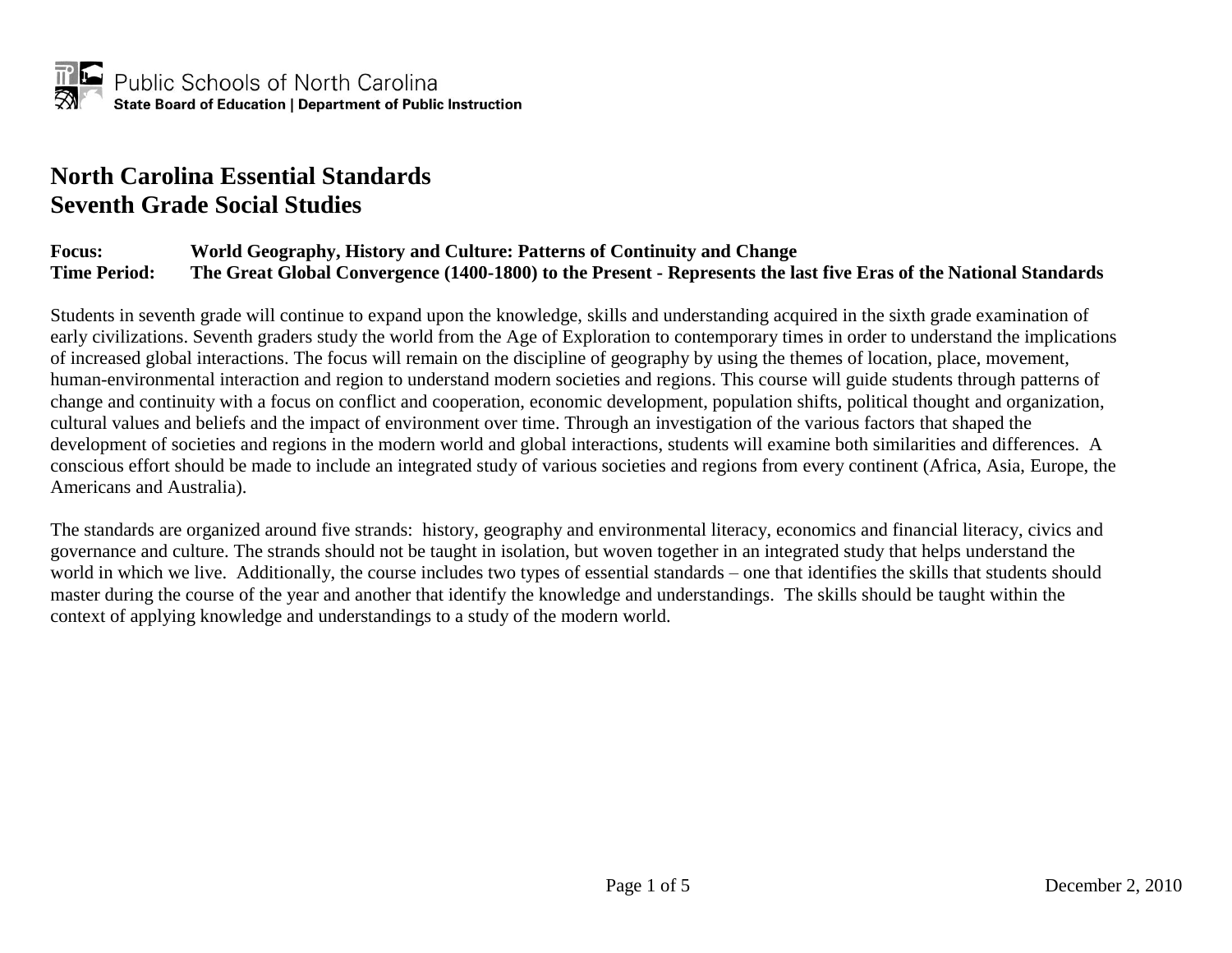Note on Strands: **H**–History, **G**–Geography and Environmental Literacy, **E**–Economics and Financial Literacy, **CG**–Civics and Governance, and **C**–Culture

| <b>History</b> |                                                                 |         |                                                                                                                                                                                                                                                                                     |  |
|----------------|-----------------------------------------------------------------|---------|-------------------------------------------------------------------------------------------------------------------------------------------------------------------------------------------------------------------------------------------------------------------------------------|--|
|                | <b>Essential Standard</b>                                       |         | <b>Clarifying Objectives</b>                                                                                                                                                                                                                                                        |  |
| 7.H.1          | Use historical thinking to analyze various<br>modern societies. | 7.H.1.1 | Construct charts, graphs, and historical narratives to explain<br>particular events or issues over time.                                                                                                                                                                            |  |
|                |                                                                 | 7.H.1.2 | Summarize the literal meaning of historical documents in<br>order to establish context.                                                                                                                                                                                             |  |
|                |                                                                 | 7.H.1.3 | Use primary and secondary sources to interpret various<br>historical perspectives.                                                                                                                                                                                                  |  |
| 7.H.2          | Understand the implications of global<br>interactions.          | 7.H.2.1 | Analyze the effects of social, economic, military and<br>political conflict among nations, regions, and groups (e.g.<br>war, genocide, imperialism and colonization).                                                                                                               |  |
|                |                                                                 | 7.H.2.2 | Evaluate the effectiveness of cooperative efforts and<br>consensus building among nations, regions, and groups (e.g.<br>Humanitarian efforts, United Nations, World Health<br>Organization, Non Governmental Organizations, European<br>Union and Organization of American States). |  |
|                |                                                                 | 7.H.2.3 | Explain how increased global interaction accelerates the<br>pace of innovation in modern societies (e.g. advancements<br>in transportation, communication networks and business<br>practices).                                                                                      |  |
|                |                                                                 | 7.H.2.4 | Analyze the economic, political, and social impacts of<br>disease (e.g. smallpox, malaria, bubonic plague, AIDS and<br>avian flu) in modern societies.                                                                                                                              |  |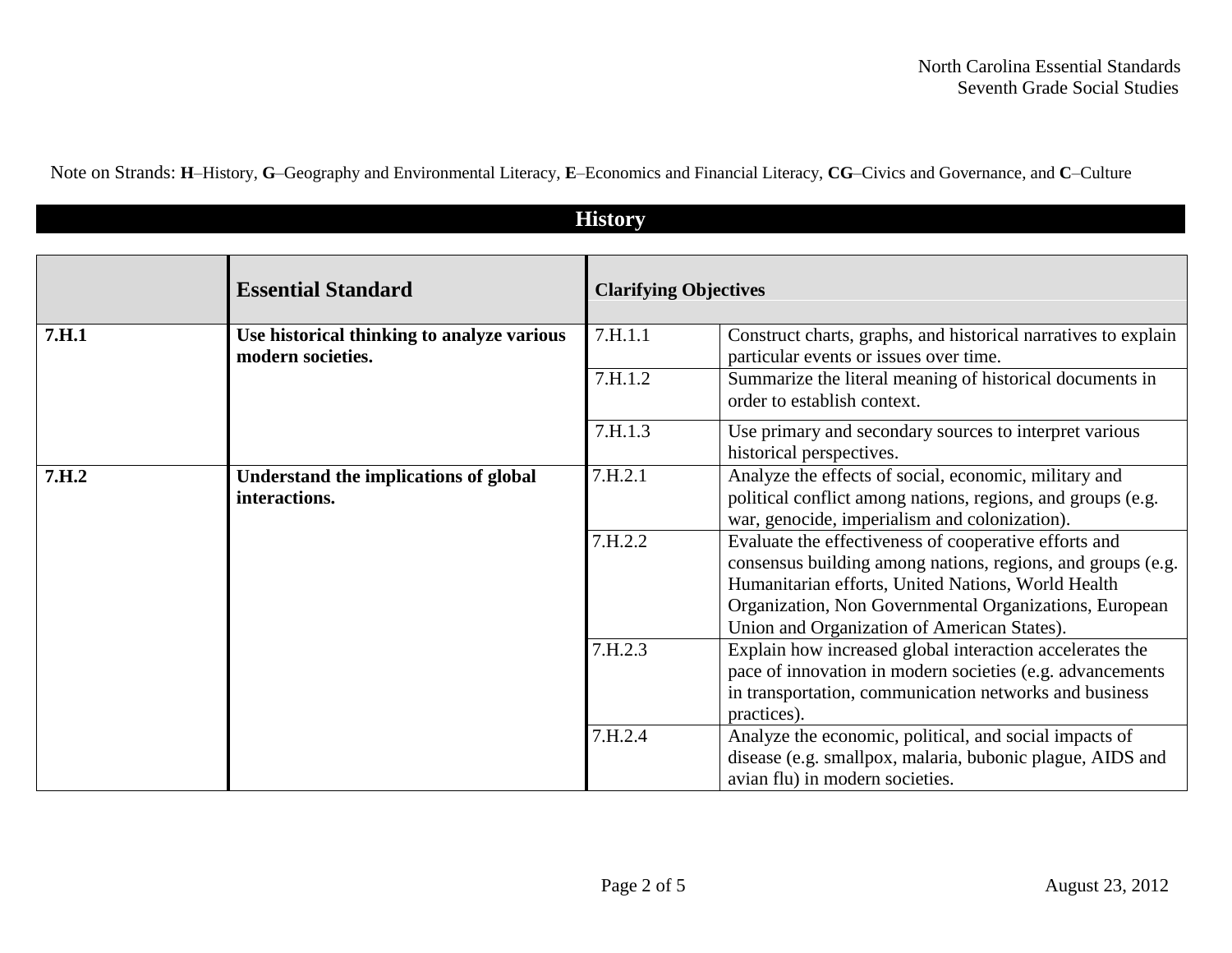# **Geography and Environmental Literacy**

|       | <b>Essential Standard</b>                                                                                            | <b>Clarifying Objectives</b> |                                                                                                                                                                                                                                                                                                      |
|-------|----------------------------------------------------------------------------------------------------------------------|------------------------------|------------------------------------------------------------------------------------------------------------------------------------------------------------------------------------------------------------------------------------------------------------------------------------------------------|
| 7.G.1 | Understand how geography, demographic<br>trends, and environmental conditions<br>shape modern societies and regions. | 7.G.1.1                      | Explain how environmental conditions and human<br>response to those conditions influence modern societies<br>and regions (e.g. natural barriers, scarcity of resources and<br>factors that influence settlement).                                                                                    |
|       |                                                                                                                      | 7.G.1.2                      | Explain how demographic trends (e.g. population growth<br>and decline, push/pull factors and urbanization) lead to<br>conflict, negotiation, and compromise in modern societies<br>and regions.                                                                                                      |
|       |                                                                                                                      | 7.G.1.3                      | Explain how natural disasters (e.g. flooding, earthquakes,<br>monsoons and tsunamis), preservation efforts and human<br>modification of the environment (e.g. recycling, planting<br>trees, deforestation, pollution, irrigation systems and<br>climate change) affect modern societies and regions. |
| 7.G.2 | Apply the tools of a geographer to<br>understand modern societies and regions.                                       | 7.G.2.1                      | Construct maps, charts, and graphs to explain data about<br>geographic phenomena (e.g. migration patterns and<br>population and resource distribution patterns).                                                                                                                                     |
|       |                                                                                                                      | 7.G.2.2                      | Use maps, charts, graphs, geographic data and available<br>technology tools (i.e. GPS and GIS software) to interpret<br>and draw conclusions about social, economic, and<br>environmental issues in modern societies and regions.                                                                    |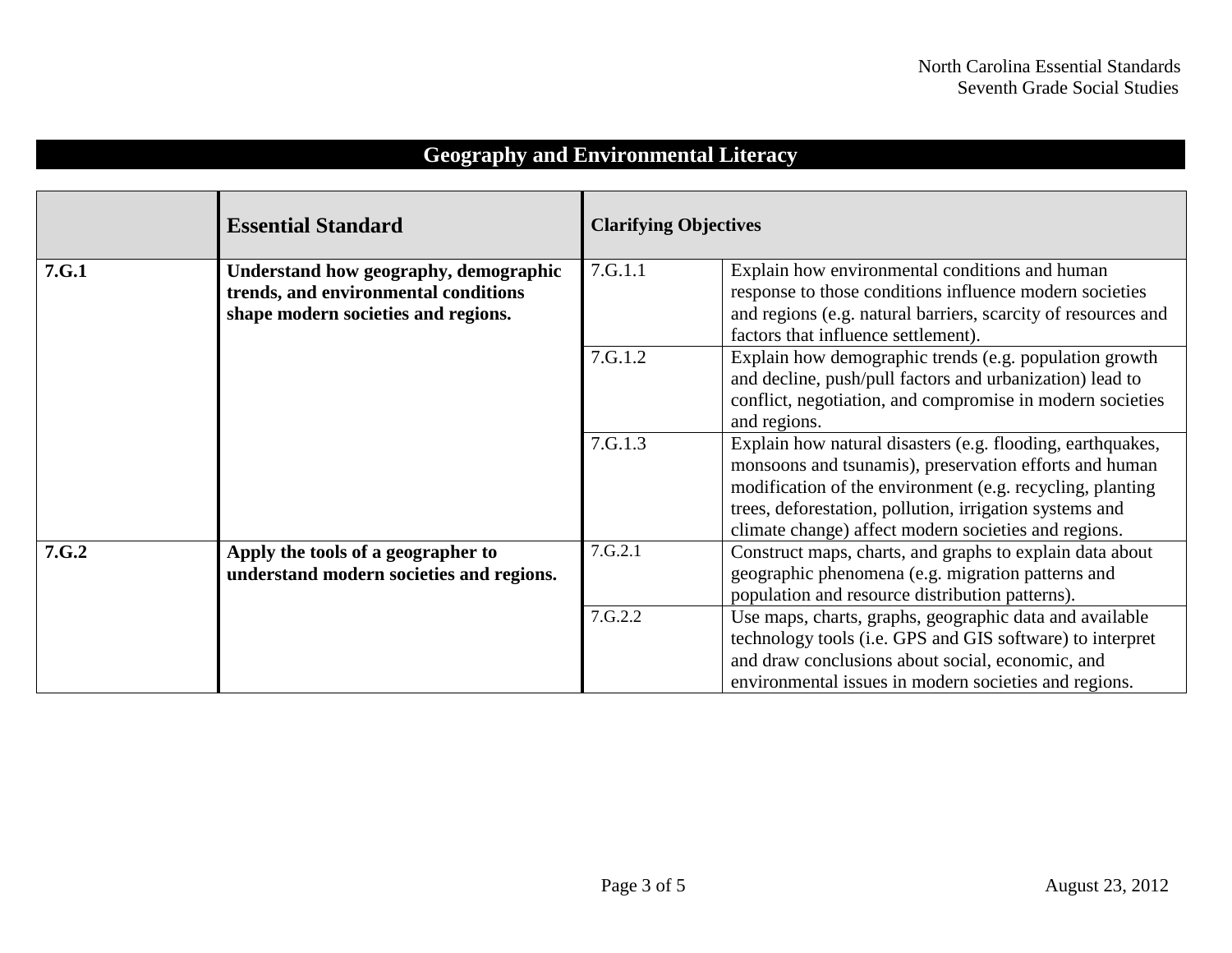## **Economics and Financial Literacy**

|       | <b>Essential Standard</b>                                              | <b>Clarifying Objectives</b>                                                                                                                                    |                                                                                                                                                                 |
|-------|------------------------------------------------------------------------|-----------------------------------------------------------------------------------------------------------------------------------------------------------------|-----------------------------------------------------------------------------------------------------------------------------------------------------------------|
| 7.E.1 | Understand the economic activities of modern<br>societies and regions. | 7.E.1.1                                                                                                                                                         | Explain how competition for resources affects the economic<br>relationship among nations (e.g. colonialism, imperialism,<br>globalization and interdependence). |
|       |                                                                        | 7.E.1.2                                                                                                                                                         | Explain the implications of economic decisions in national<br>and international affairs (e.g. OPEC, NAFTA, G20, WTO,<br>EU and economic alliances).             |
|       | 7.E.1.3                                                                | Summarize the main characteristics of various economic<br>systems (e.g. capitalism, socialism, communism; market,<br>mixed, command and traditional economies). |                                                                                                                                                                 |
|       |                                                                        | 7.E.1.4                                                                                                                                                         | Explain how personal financial decision-making impacts<br>quality of life (e.g. credit, savings, investing, borrowing<br>and giving).                           |

### **Civics and Government**

|         | <b>Essential Standard</b>                                                    | <b>Clarifying Objectives</b> |                                                                                                                                                                                      |
|---------|------------------------------------------------------------------------------|------------------------------|--------------------------------------------------------------------------------------------------------------------------------------------------------------------------------------|
| 7.C&G.1 | Understand the development of government<br>in modern societies and regions. | 7.C&G.1.1                    | Summarize the ideas that have shaped political thought in<br>various societies and regions (e.g. Enlightenment and<br>Scientific Revolution, democracy, communism and<br>socialism). |
|         |                                                                              | 7.C&G.1.2                    | Evaluate how the Western concept of democracy has<br>influenced the political ideas of modern societies.                                                                             |
|         |                                                                              | 7.C&G.1.3                    | Compare the requirements for (e.g. age, gender, legal and<br>economic status) and responsibilities of citizenship under                                                              |